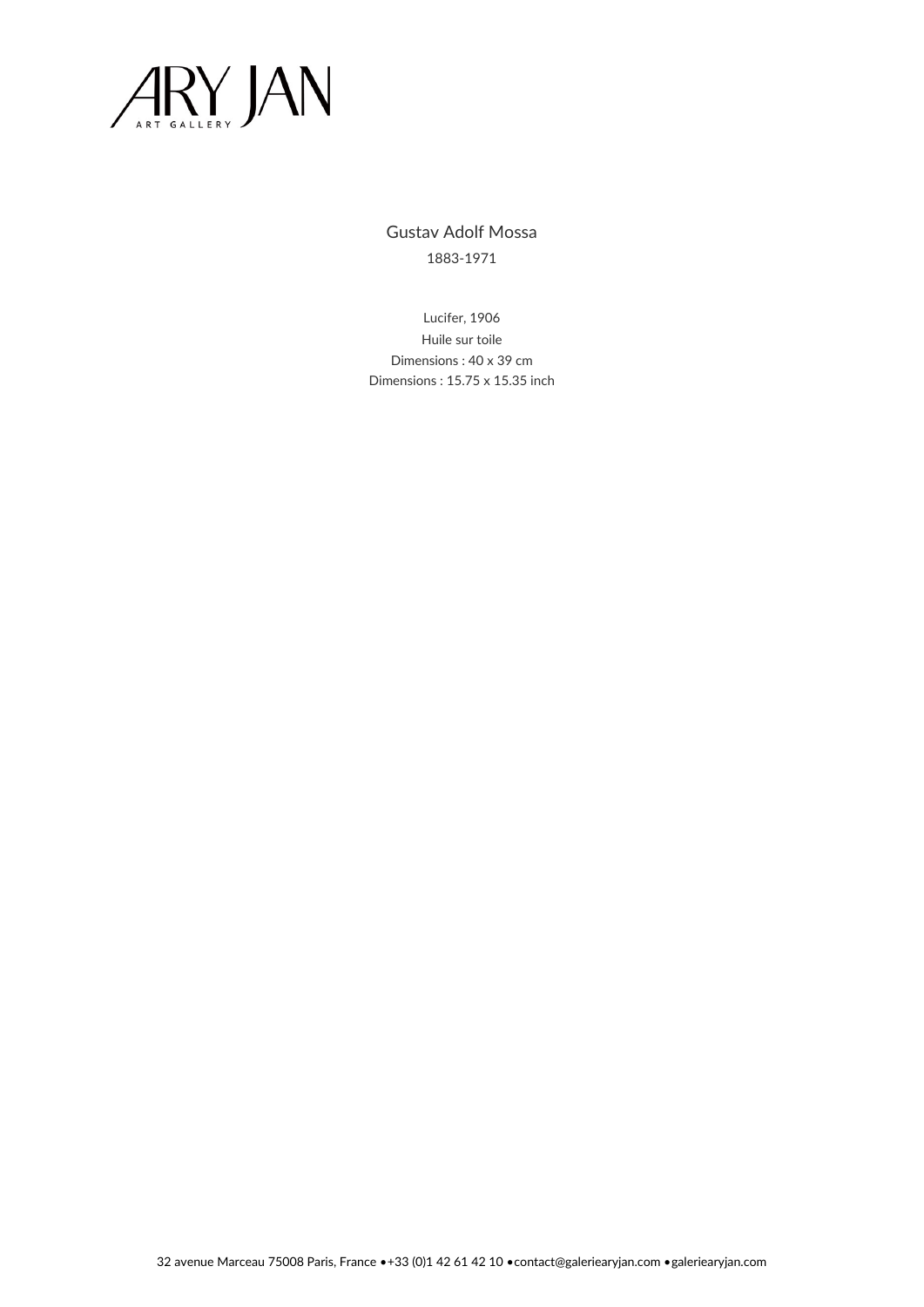

Dimensions with frame : 58,5 x 57,5 cm Dimensions with frame : 22.83 x 22.44 inch